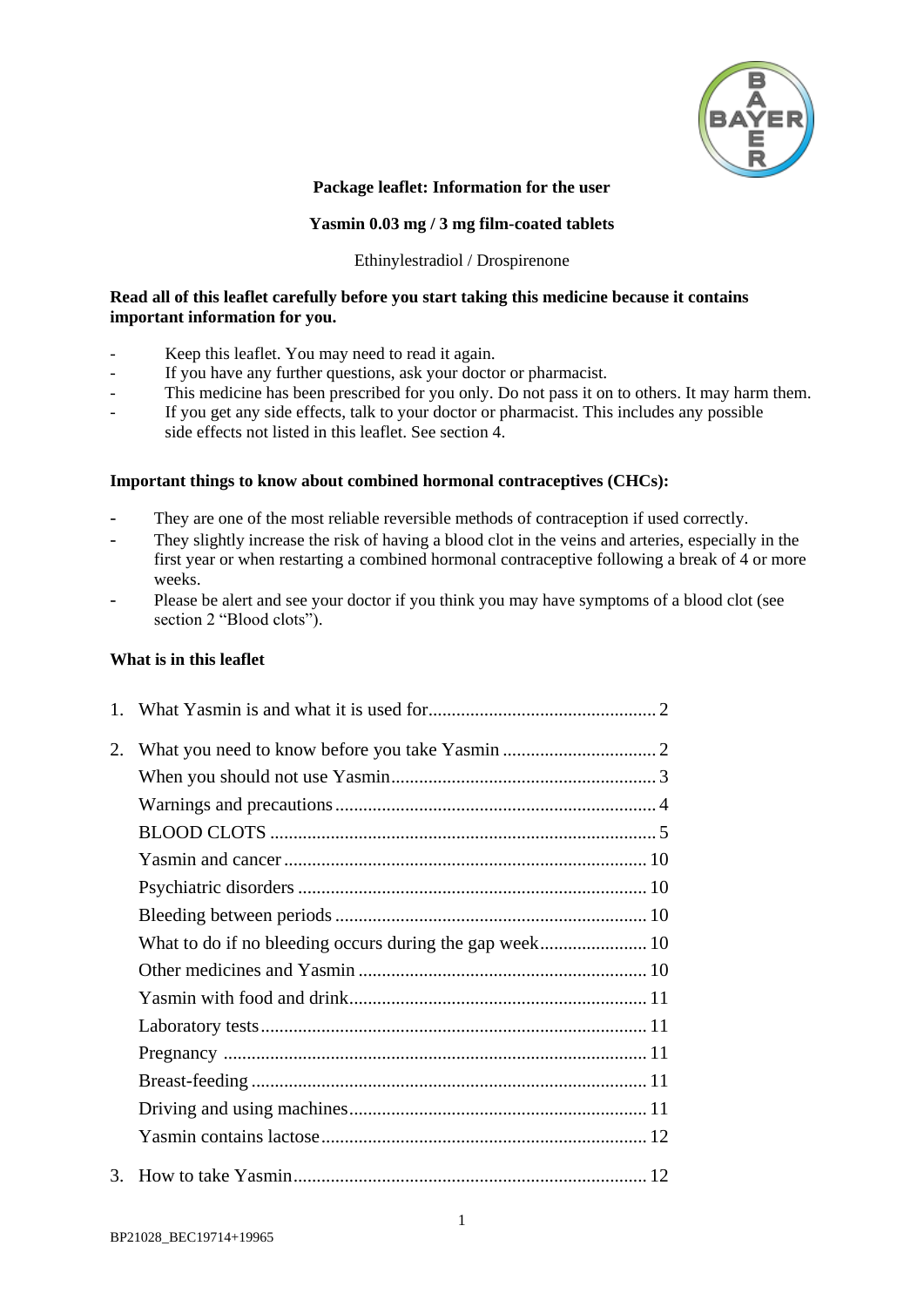

| Changing the first day of your period: what you need to know 15 |  |
|-----------------------------------------------------------------|--|
|                                                                 |  |
|                                                                 |  |
|                                                                 |  |
|                                                                 |  |

### <span id="page-1-0"></span>**1. What Yasmin is and what it is used for**

- Yasmin is a contraceptive pill and is used to prevent pregnancy.
- Each film-coated tablet contains a small amount of two different female hormones, namely drospirenone and ethinylestradiol.
- Contraceptive pills that contain two hormones are called "combination" pills.

### <span id="page-1-1"></span>**2. What you need to know before you take Yasmin**

### *General notes*

Before you start using Yasmin, you should read the information on blood clots in section 2. It is particularly important to read the symptoms of a blood clot – see section 2 "Blood clots".

Before you can begin taking Yasmin, your doctor will ask you some questions about your personal health history and that of your close relatives. The doctor will also measure your blood pressure, and depending upon your personal situation, may also carry out some other tests*.*

In this leaflet, several situations are described where you should stop using Yasmin, or where the reliability of Yasmin may be decreased. In such situations you should either not have sex or you should take extra non-hormonal contraceptive precautions, e.g., use a condom or another barrier method. Do not use rhythm or temperature methods. These methods can be unreliable because Yasmin alters the monthly changes of body temperature and of the cervical mucus.

### **Yasmin, like other hormonal contraceptives, does not protect against HIV infection (AIDS) or any other sexually transmitted disease.**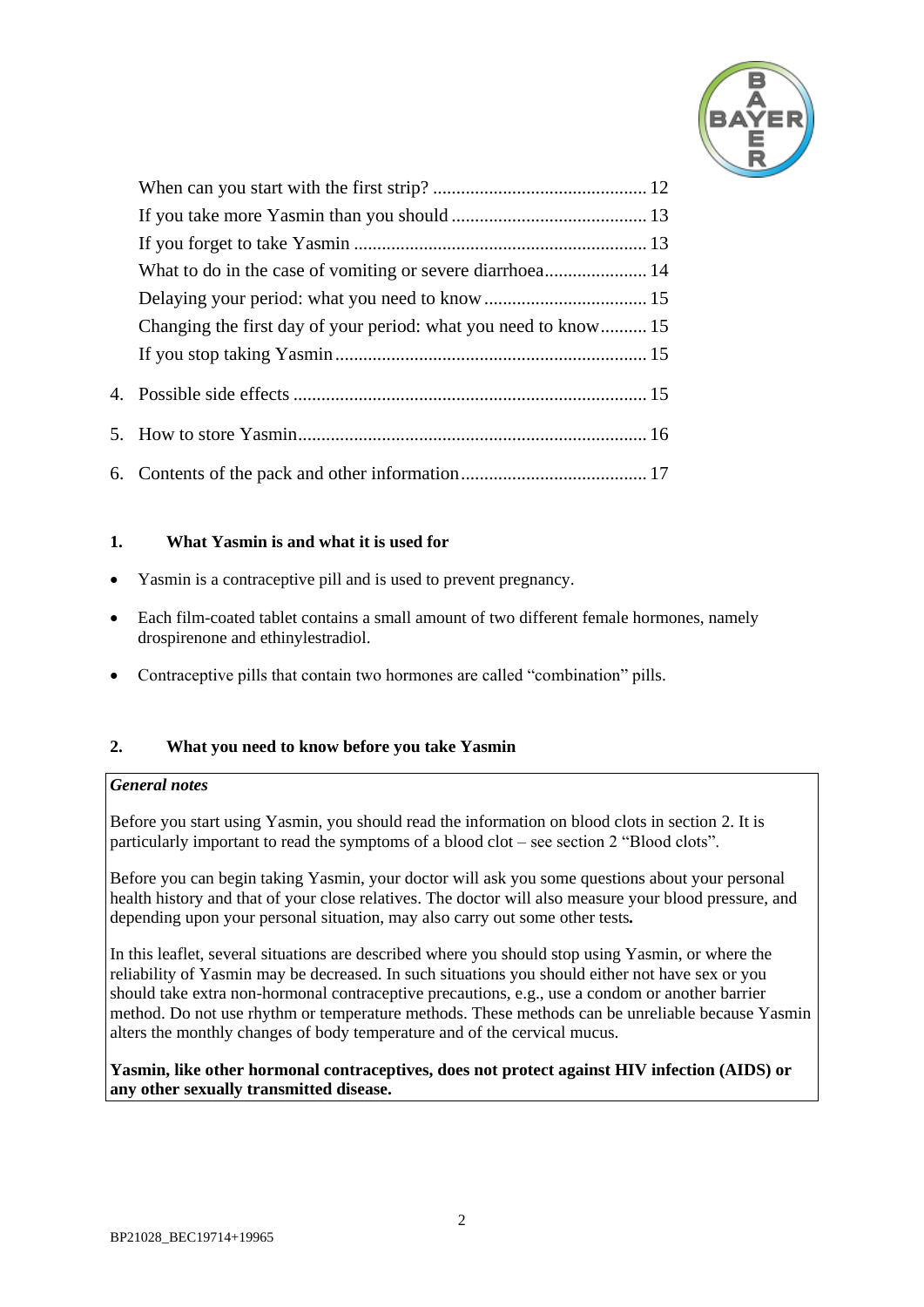

### <span id="page-2-0"></span>**When you should not use Yasmin**

You should not use Yasmin if you have any of the conditions listed below. If you do have any of the conditions listed below, you must tell your doctor. Your doctor will discuss with you what other form of birth control would be more appropriate.

### **Do not use Yasmin**:

- if you have (or have ever had) a blood clot in a blood vessel of your leg (deep vein thrombosis, DVT), your lungs (pulmonary embolus, PE) or other organs;
- if you know you have a disorder affecting your blood clotting for instance, protein C deficiency, protein S deficiency, antithrombin-III deficiency, Factor V Leiden or antiphospholipid antibodies;
- if you need an operation or if you are off your feet for a long time (see section 'Blood clots');
- if you have ever had a heart attack or stroke;
- if you have (or have ever had) angina pectoris (a condition that causes severe chest pain and may be a first sign of a heart attack) or transient ischaemic attack (TIA – temporary stroke symptoms);
- if you have any of the following diseases that may increase your risk of a clot in the arteries.
	- o severe diabetes with blood vessel damage
	- o very high blood pressure
	- o a very high level of fat in the blood (cholesterol or triglycerides)
	- o a condition known as hyperhomocysteinaemia
- if you have (or have ever had) a type of migraine called 'migraine with aura';
- if you have (or have ever had) a liver disease and your liver function is still not normal
- if your kidneys are not working well (renal failure)
- if you have (or have ever had) a tumour in the liver
- if you have (or have ever had) or if you are suspected of having breast cancer or cancer of the genital organs
- if you have any unexplained bleeding from the vagina
- if you are allergic to ethinylestradiol or drospirenone, or any of the other ingredients of this medicine (listed in section 6). This may cause itching, rash or swelling.

Do not use Yasmin if you have hepatitis C and are taking the medicinal products containing ombitasvir/paritaprevir/ritonavir and dasabuvir or glecaprevir/pibrentasvir (see also in section "Other medicines and Yasmin").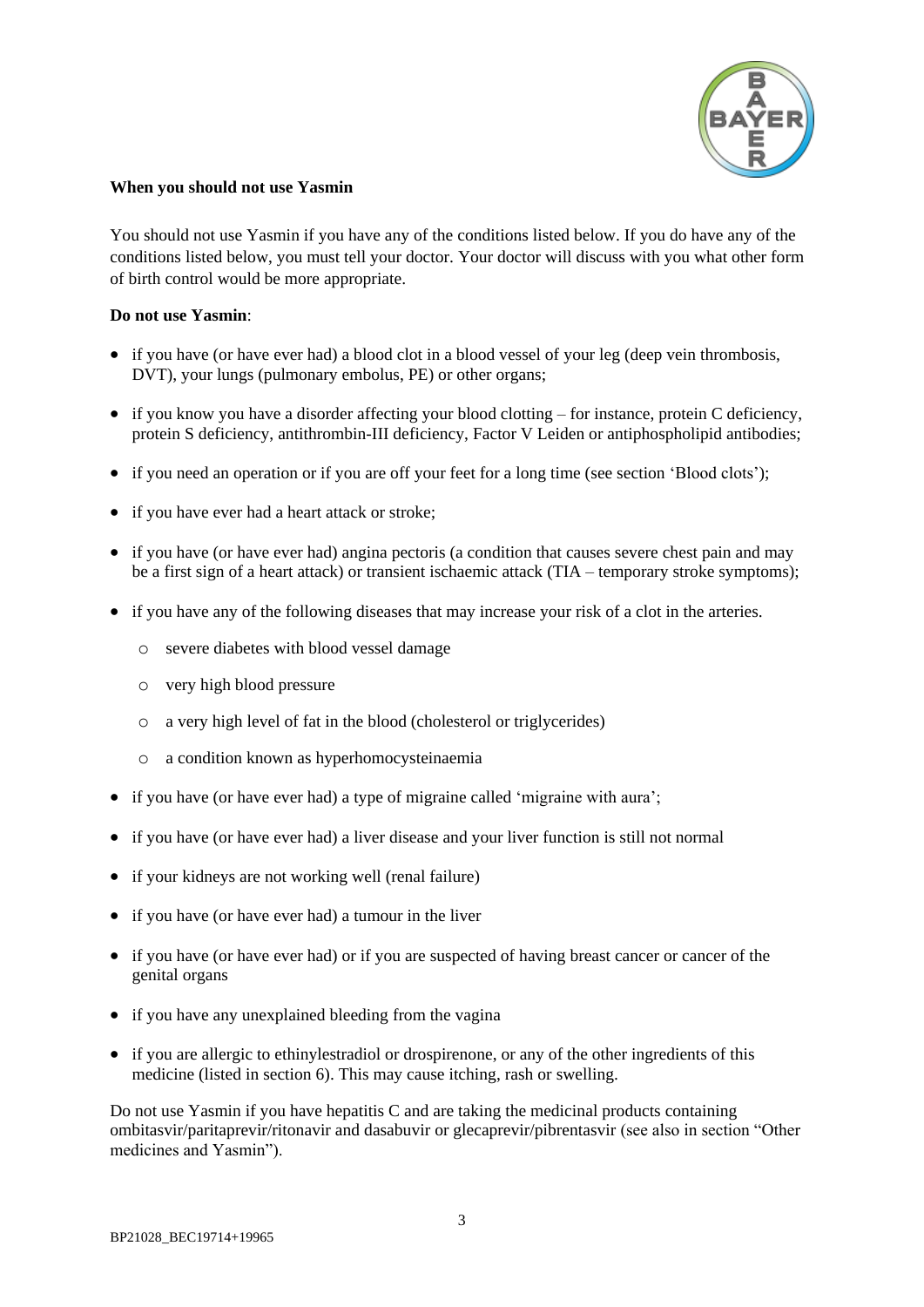

### **Additional information on special populations**

#### *Children and adolescents*

Yasmin is not intended for use in females whose periods have not yet started.

*Older women*

Yasmin is not intended for use after the menopause.

*Women with liver impairment*

Do not take Yasmin if you suffer from liver disease. See also sections 'Do not use Yasmin' and 'Warnings and precautions'.

*Women with kidney impairment*

Do not take Yasmin if you are suffering from poorly functioning kidneys or acute kidney failure. See also sections 'Do not use Yasmin' and 'Warnings and precautions'.

### <span id="page-3-0"></span>**Warnings and precautions**

When should you contact your doctor?

Seek urgent medical attention

- if you notice possible signs of a blood clot that may mean you are suffering from a blood clot in the leg (i.e. deep vein thrombosis), a blood clot in the lung (i.e. pulmonary embolism), a heart attack or a stroke (see 'Blood clots` section below).

For a description of the symptoms of these serious side effects please go to "How to recognise a blood clot".

### **Tell your doctor if any of the following conditions apply to you**

Talk to your doctor before taking Yasmin. In some situations you need to take special care while using Yasmin or any other combination pill, and your doctor may need to examine you regularly. If the condition develops, or gets worse while you are using Yasmin, you should also tell your doctor.

- if a close relative has or has ever had breast cancer
- if you have a disease of the liver or the gallbladder
- if you have diabetes
- if you have depression
- if you have Crohn's disease or ulcerative colitis (chronic inflammatory bowel disease;)
- $\bullet$  if you have haemolytic uraemic syndrome (HUS a disorder of blood clotting causing failure of the kidneys)
- if you have sickle cell anaemia (an inherited disease of the red blood cells);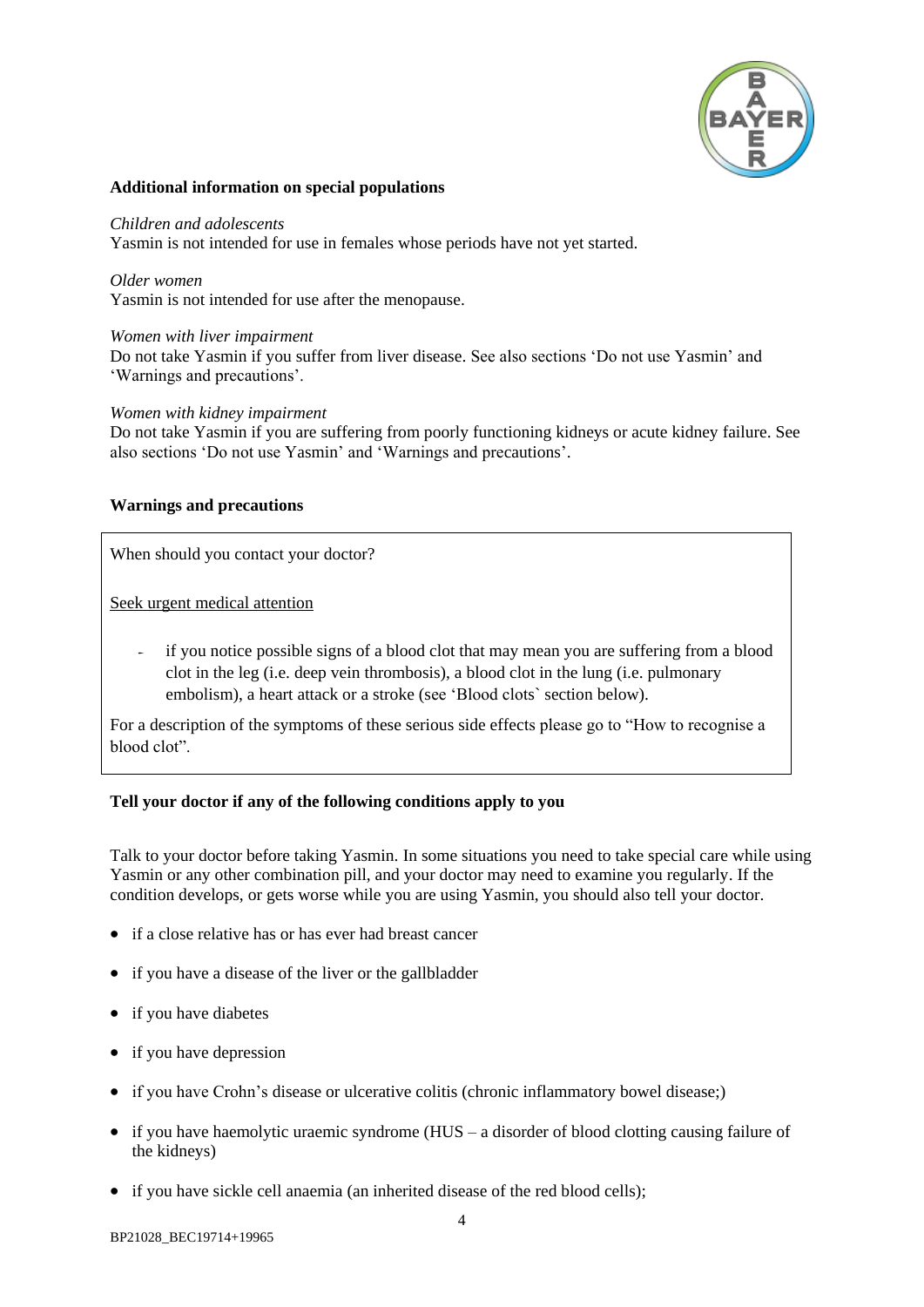

- if you have elevated levels of fat in the blood (hypertriglyceridaemia) or a positive family history for this condition. Hypertriglyceridaemia has been associated with an increased risk of developing pancreatitis (inflammation of the pancreas)
- if you need an operation, or you are off your feet for a long time (see in section 2 'Blood clots')
- if you have just given birth you are at an increased risk of blood clots. You should ask your doctor how soon after delivery you can start taking Yasmin
- If you have an inflammation in the veins under the skin (superficial thrombophlebitis)
- If you have varicose veins
- if you have epilepsy (see page [10](#page-9-4) "Other medicines and Yasmin");
- $\bullet$  if you have systemic lupus erythematosus (SLE a disease affecting your natural defence system);
- if you have a disease that first appeared during pregnancy or earlier use of sex hormones (for example, hearing loss, a blood disease called porphyria, skin rash with blisters during pregnancy (gestational herpes), a disease of the nerves in which sudden movements of the body occur (Sydenham's chorea))
- if you have or have ever had chloasma (a discolouration of the skin especially of the face or neck known as "pregnancy patches"). If so, avoid direct sunlight or ultraviolet light.
- if you have hereditary angioedema, products containing oestrogens may cause or worsen the symptoms. You should see your doctor immediately if you experience symptoms of angioedema such as swollen face, tongue and/or throat and/or difficulty swallowing, or hives together with difficulty breathing.

### <span id="page-4-0"></span>**BLOOD CLOTS**

Using a combined hormonal contraceptive such as Yasmin increases your risk of developing a **blood clot** compared with not using one. In rare cases a blood clot can block vessels and cause serious problems.

Blood clots can develop

- in veins (referred to as a 'venous thrombosis', 'venous thromboembolism' or VTE);
- in the arteries (referred to as an 'arterial thrombosis', 'arterial thromboembolism' or ATE);

Recovery from blood clots is not always complete. Rarely, there may be serious lasting effects or, very rarely, they may be fatal;

**It is important to remember that the overall risk of a harmful blood clot due to Yasmin is small.**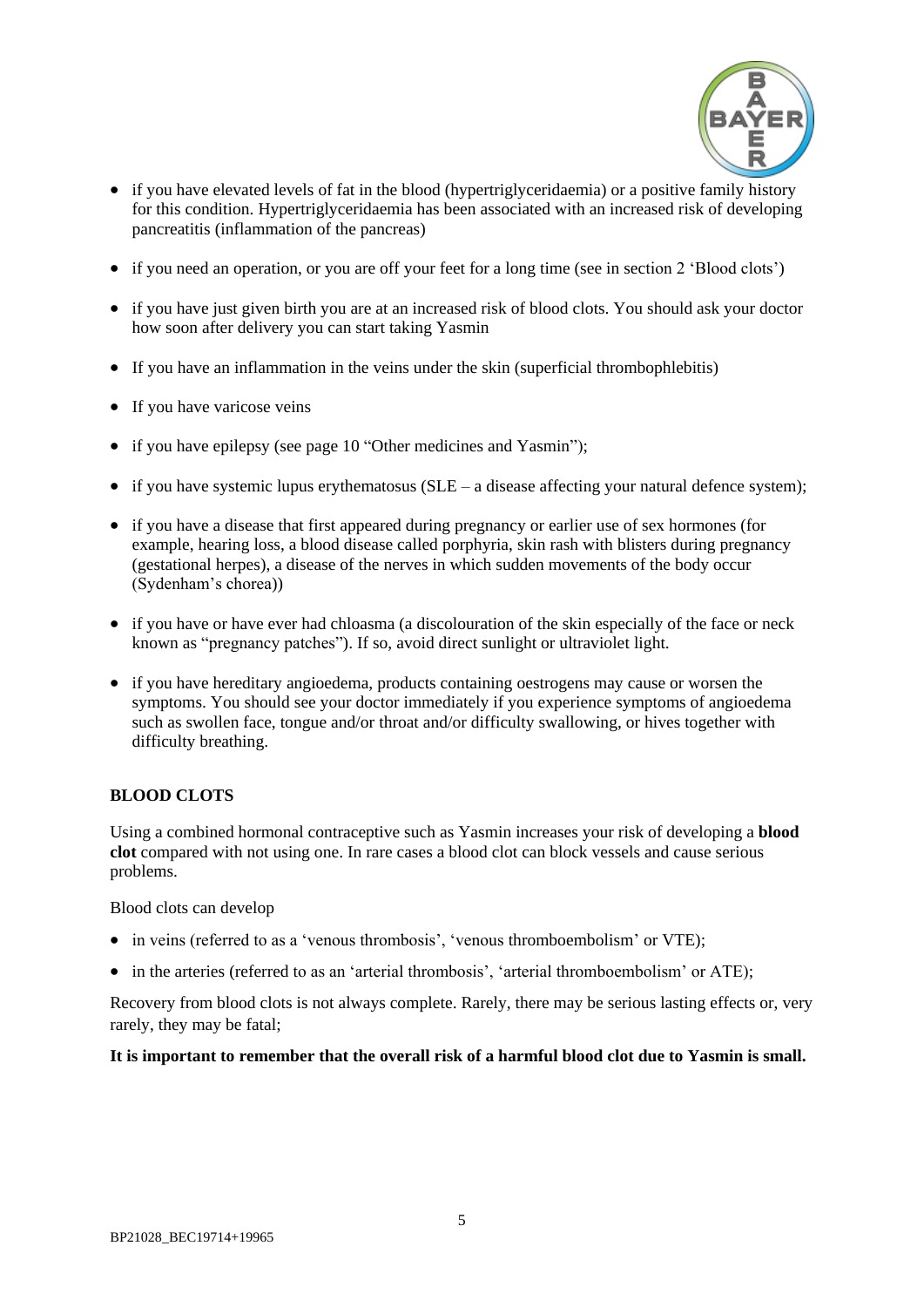

# **HOW TO RECOGNISE A BLOOD CLOT**

Seek urgent medical attention if you notice any of the following signs or symptoms.

| Are you experiencing any of these signs?                                                                                                                                                                                                                                                                                                                                                                                                                                                                                   | What are you possibly<br>suffering from?           |
|----------------------------------------------------------------------------------------------------------------------------------------------------------------------------------------------------------------------------------------------------------------------------------------------------------------------------------------------------------------------------------------------------------------------------------------------------------------------------------------------------------------------------|----------------------------------------------------|
| swelling of one leg or along a vein in the leg or foot<br>especially when accompanied by:<br>pain or tenderness in the leg which may be felt only<br>when standing or walking<br>increased warmth in the affected leg<br>change in colour of the skin on the leg e.g. turning pale,<br>red or blue                                                                                                                                                                                                                         | Deep vein thrombosis                               |
| sudden unexplained breathlessness or rapid breathing;<br>sudden cough without an obvious cause, which may bring<br>up blood;<br>sharp chest pain which may increase with deep breathing;<br>severe light headedness or dizziness;<br>rapid or irregular heartbeat<br>severe pain in your stomach;<br>If you are unsure, talk to a doctor as some of these symptoms<br>such as coughing or being short of breath may be mistaken for a<br>milder condition such as a respiratory tract infection (e.g. a<br>'common cold'). | Pulmonary embolism                                 |
| Symptoms most commonly occur in one eye:<br>immediate loss of vision or<br>painless blurring of vision which can progress to loss of<br>vision                                                                                                                                                                                                                                                                                                                                                                             | Retinal vein thrombosis<br>(blood clot in the eye) |
| chest pain, discomfort, pressure, heaviness<br>sensation of squeezing or fullness in the chest, arm or<br>below the breastbone;<br>fullness, indigestion or choking feeling;<br>upper body discomfort radiating to the back, jaw, throat,<br>arm and stomach;<br>sweating, nausea, vomiting or dizziness;<br>extreme weakness, anxiety, or shortness of breath;<br>rapid or irregular heartbeats                                                                                                                           | Heart attack                                       |
| sudden weakness or numbness of the face, arm or leg,<br>especially on one side of the body;                                                                                                                                                                                                                                                                                                                                                                                                                                | <b>Stroke</b>                                      |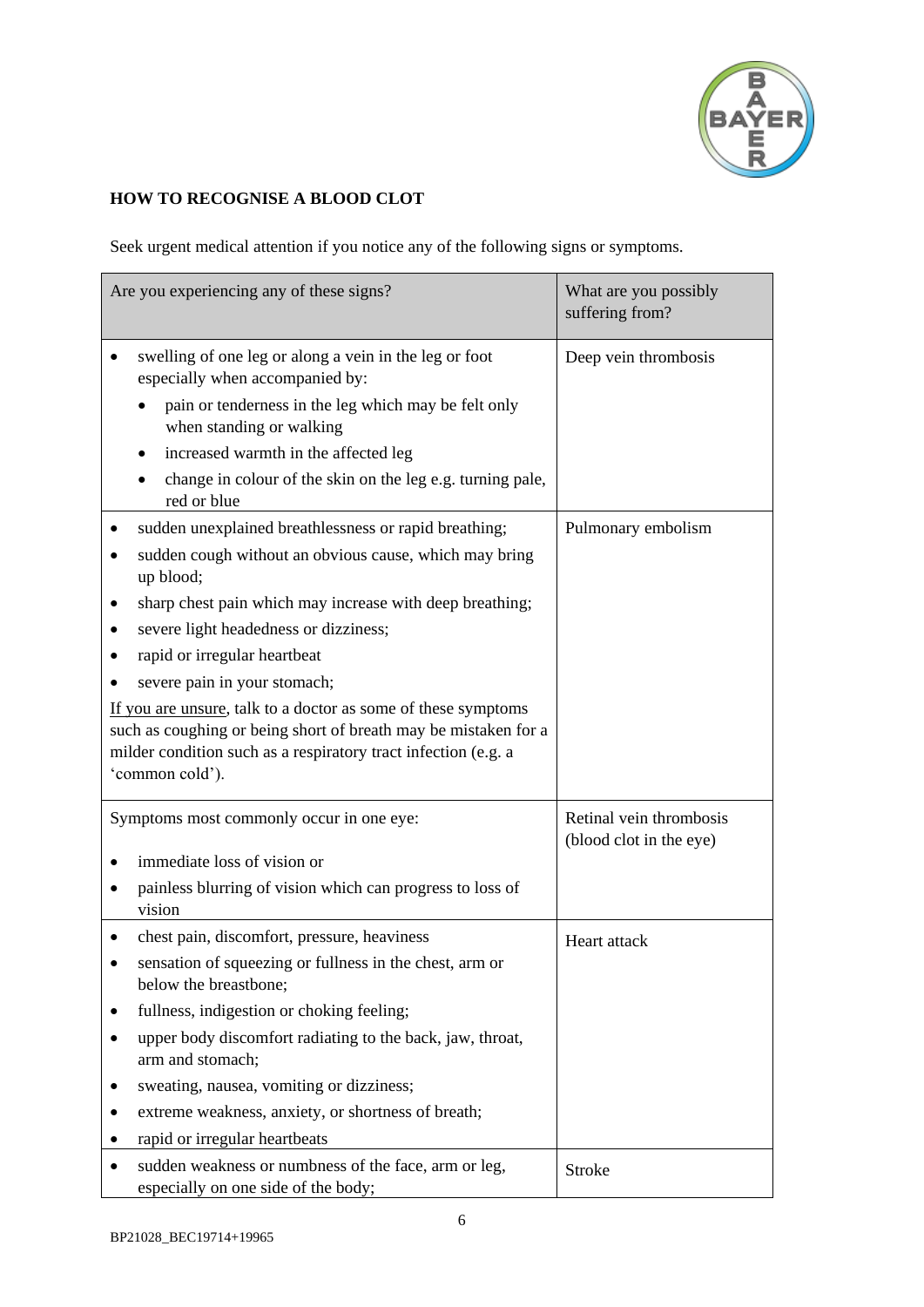

| Are you experiencing any of these signs?                                                                                                                                                                                                                                                                        | What are you possibly<br>suffering from?    |
|-----------------------------------------------------------------------------------------------------------------------------------------------------------------------------------------------------------------------------------------------------------------------------------------------------------------|---------------------------------------------|
| sudden confusion, trouble speaking or understanding;<br>sudden trouble seeing in one or both eyes;<br>٠<br>sudden trouble walking, dizziness, loss of balance or<br>coordination;<br>sudden, severe or prolonged headache with no known<br>cause;<br>loss of consciousness or fainting with or without seizure. |                                             |
| Sometimes the symptoms of stroke can be brief with an almost<br>immediate and full recovery, but you should still seek urgent<br>medical attention as you may be at risk of another stroke.                                                                                                                     |                                             |
| swelling and slight blue discolouration of an extremity;<br>severe pain in your stomach (acute abdomen)                                                                                                                                                                                                         | Blood clots blocking other<br>blood vessels |

# **BLOOD CLOTS IN A VEIN**

### **What can happen if a blood clot forms in a vein?**

- The use of combined hormonal contraceptives has been connected with an increase in the risk of blood clots in the vein (venous thrombosis). However, these side effects are rare. Most frequently, they occur in the first year of use of a combined hormonal contraceptive.
- If a blood clot forms in a vein in the leg or foot it can cause a deep vein thrombosis (DVT).
- If a blood clot travels from the leg and lodges in the lung it can cause a pulmonary embolism.
- Very rarely a clot may form in a vein in another organ such as the eye (retinal vein thrombosis).

### **When is the risk of developing a blood clot in a vein highest?**

The risk of developing a blood clot in a vein is highest during the first year of taking a combined hormonal contraceptive for the first time. The risk may also be higher if you restart taking a combined hormonal contraceptive (the same product or a different product) after a break of 4 weeks or more.

After the first year, the risk gets smaller but is always slightly higher than if you were not using a combined hormonal contraceptive.

When you stop Yasmin your risk of a blood clot returns to normal within a few weeks.

### **What is the risk of developing a blood clot?**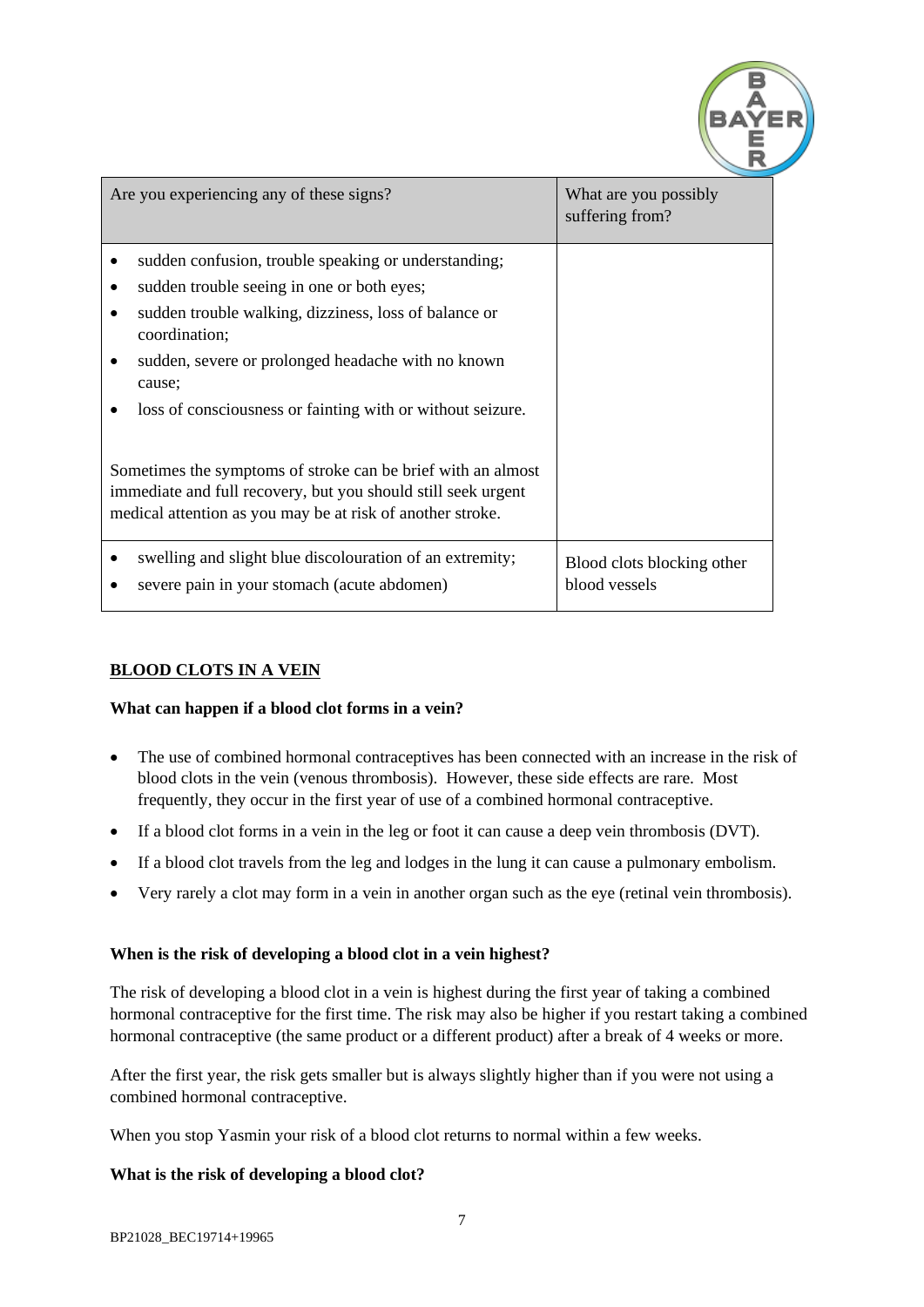

The risk depends on your natural risk of VTE and the type of combined hormonal contraceptive you are taking.

The overall risk of a blood clot in the leg or lung (DVT or PE) with Yasmin is small.

- Out of 10,000 women who are not using any combined hormonal contraceptive and are not pregnant, about 2 will develop a blood clot in a year.
- Out of 10,000 women who are using a combined hormonal contraceptive that contains levonorgestrel, norethisterone, or norgestimate about 5-7 will develop a blood clot in a year.
- Out of 10,000 women who are using a combined hormonal contraceptive that contains drospirenone such as Yasmin, between about 9 and 12 women will develop a blood clot in a year.
- The risk of having a blood clot will vary according to your personal medical history (see "Factors that increase your risk of a blood clot" below).

|                                                                                                                    | Risk of developing a blood clot<br>in a year |
|--------------------------------------------------------------------------------------------------------------------|----------------------------------------------|
| Women who are <b>not using</b> a combined hormonal pill and<br>are not pregnant                                    | About 2 out of 10,000 women                  |
| Women using a combined hormonal contraceptive pill<br>containing levonorgestrel, norethisterone or<br>norgestimate | About $5-7$ out of $10,000$ women            |
| Women using <b>Yasmin</b>                                                                                          | About $9-12$ out of $10,000$ women           |

### **Factors that increase your risk of a blood clot in a vein**

The risk of a blood clot with Yasmin is small but some conditions will increase the risk. Your risk is higher:

- if you are very overweight (body mass index or BMI over  $30\text{kg/m}^2$ );
- if one of your immediate family has had a blood clot in the leg, lung or other organ at a young age (e.g. below the age of about 50). In this case you could have a hereditary blood clotting disorder;
- if you need to have an operation, or if you are off your feet for a long time because of an injury or illness, or you have your leg in a cast. The use of Yasmin may need to be stopped several weeks before surgery or while you are less mobile. If you need to stop Yasmin ask your doctor when you can start using it again.
- as you get older (particularly above about 35 years);
- if you gave birth less than a few weeks ago.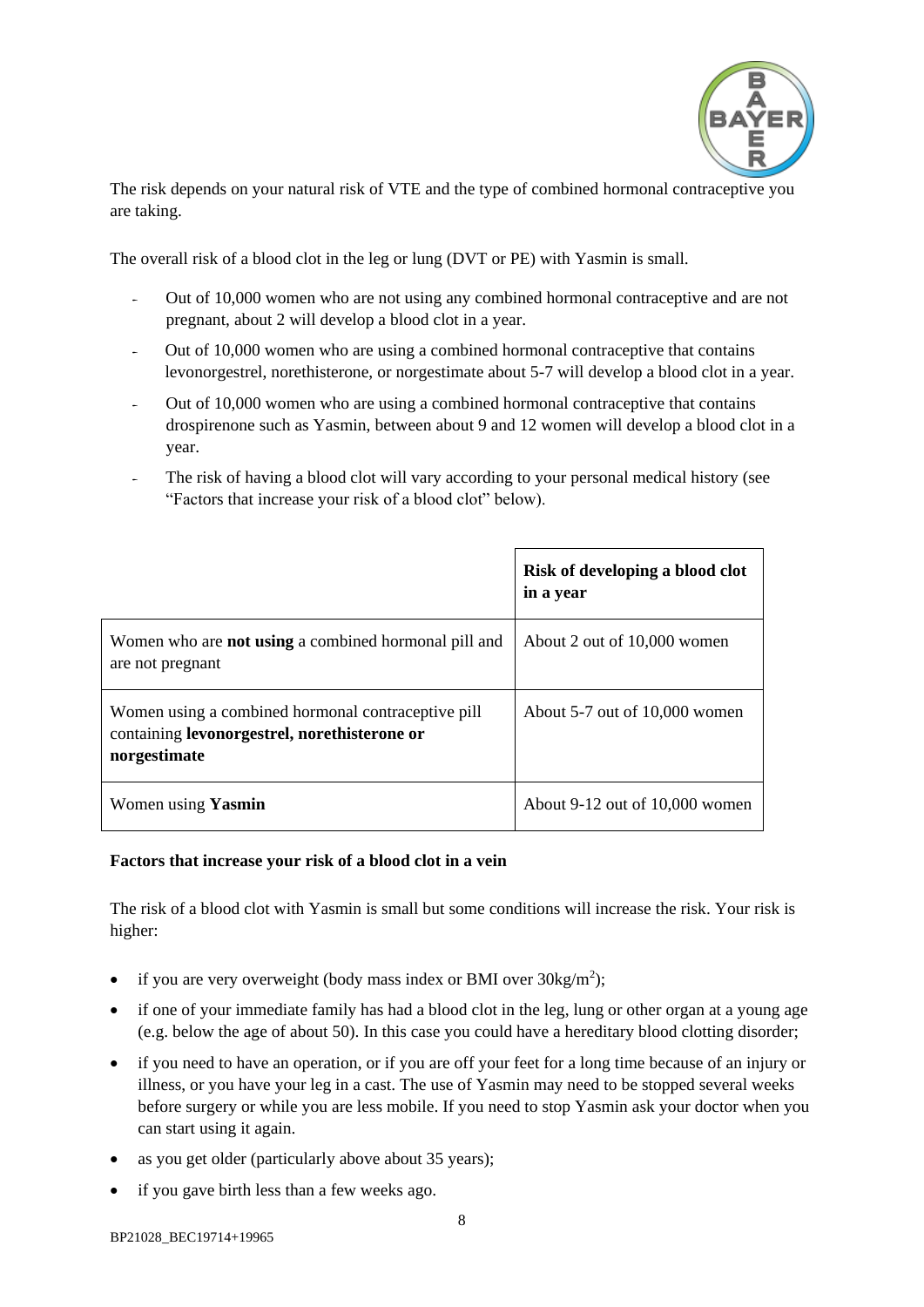

The risk of developing a blood clot increases the more conditions you have.

Air travel (>4 hours) may temporarily increase your risk of a blood clot, particularly if you have some of the other factors listed.

It is important to tell your doctor if any of these conditions apply to you, even if you are unsure. Your doctor may decide that Yasmin needs to be stopped.

If any of the above conditions change while you are using Yasmin, for example a close family member experiences a thrombosis for no known reason; or you gain a lot of weight, tell your doctor.

## **BLOOD CLOTS IN AN ARTERY**

### **What can happen if a blood clot forms in an artery?**

Like a blood clot in a vein, a clot in an artery can cause serious problems. For example, it can cause a heart attack or a stroke.

#### **Factors that increase your risk of a blood clot in an artery**

It is important to note that the risk of a heart attack or stroke from using Yasmin is very small but can increase:

- with increasing age (beyond about 35 years);
- **if you smoke**. When using a combined hormonal contraceptive like Yasmin, you are advised to stop smoking. If you are unable to stop smoking and are older than 35 your doctor may advise you to use a different type of contraceptive;
- if you are overweight;
- if you have high blood pressure;
- if a member of your immediate family has had a heart attack or stroke at a young age (less than about 50). In this case you could also have a higher risk of having a heart attack or stroke;
- if you, or someone in your immediate family, have a high level of fat in the blood (cholesterol or triglycerides);
- if you get migraines, especially migraines with aura;
- if you have a problem with your heart (valve disorder, disturbance of the rhythm called atrial fibrillation);
- if you have diabetes.

If you have more than one of these conditions or if any of them are particularly severe the risk of developing a blood clot may be increased even more.

If any of the above conditions change while you are using Yasmin, for example you start smoking, a close family member experiences a thrombosis for no known reason; or you gain a lot of weight, tell your doctor.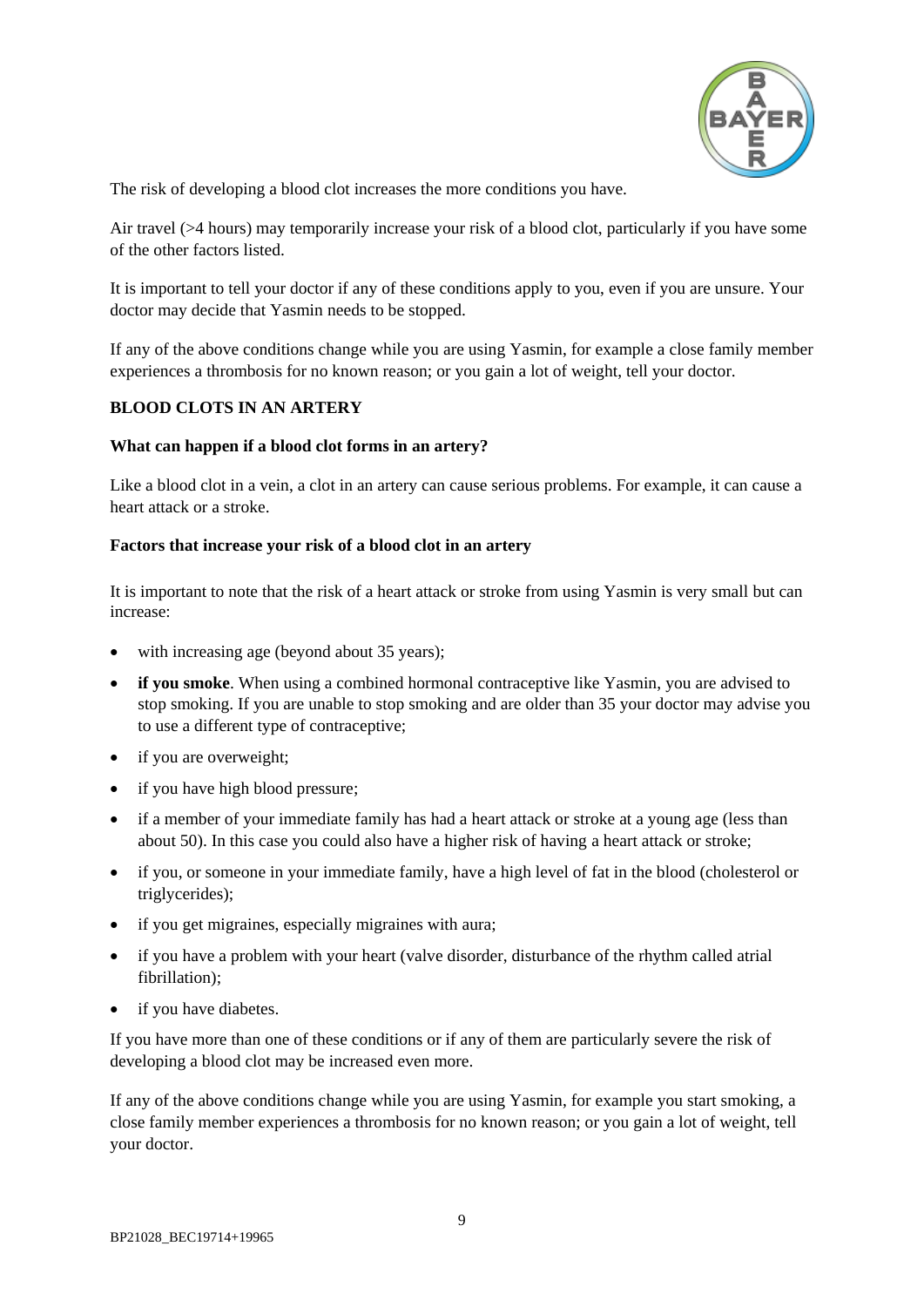

### <span id="page-9-0"></span>**Yasmin and cancer**

Breast cancer has been observed slightly more often in women using combination pills, but it is not known whether this is caused by the treatment. For example it may be that more tumours are detected in women on combination pills because they are examined by their doctor more often. The occurrence of breast tumours becomes gradually less after stopping the combination hormonal contraceptives. It is important to regularly check your breasts and you should contact your doctor if you feel any lump.

In rare cases, benign liver tumours, and in even fewer cases malignant liver tumours have been reported in pill users. Contact your doctor if you have unusually severe abdominal pain.

### <span id="page-9-1"></span>**Psychiatric disorders**

Some women using hormonal contraceptives including Yasmin have reported depression or depressed mood. Depression can be serious and may sometimes lead to suicidal thoughts. If you experience mood changes and depressive symptoms contact your doctor for further medical advice as soon as possible.

### <span id="page-9-2"></span>**Bleeding between periods**

During the first few months that you are taking Yasmin, you may have unexpected bleeding (bleeding outside the gap week). If this bleeding occurs for more than a few months, or if it begins after some months, your doctor must find out what is wrong.

### <span id="page-9-3"></span>**What to do if no bleeding occurs during the gap week**

If you have taken all the tablets correctly, have not had vomiting or severe diarrhoea and you have not taken any other medicines, it is highly unlikely that you are pregnant.

If the expected bleeding does not happen twice in succession, you may be pregnant. Contact your doctor immediately. Do not start the next strip until you are sure that you are not pregnant.

### <span id="page-9-4"></span>**Other medicines and Yasmin**

Always tell your doctor which medicines or herbal products you are already using. Also tell any other doctor or dentist who prescribes another medicine (or the pharmacist) that you take Yasmin. They can tell you if you need to take additional contraceptive precautions (for example condoms) and if so, for how long, or, whether the use of another medicine you need must be changed.

Some medicines

- can have an influence on the blood levels of Yasmin
- can make it **less effective in preventing pregnancy**
- can cause unexpected bleeding.

### These include:

- medicines used for the treatment of
	- epilepsy (e.g. primidone, phenytoin, barbiturates, carbamazepine, oxcarbazepine)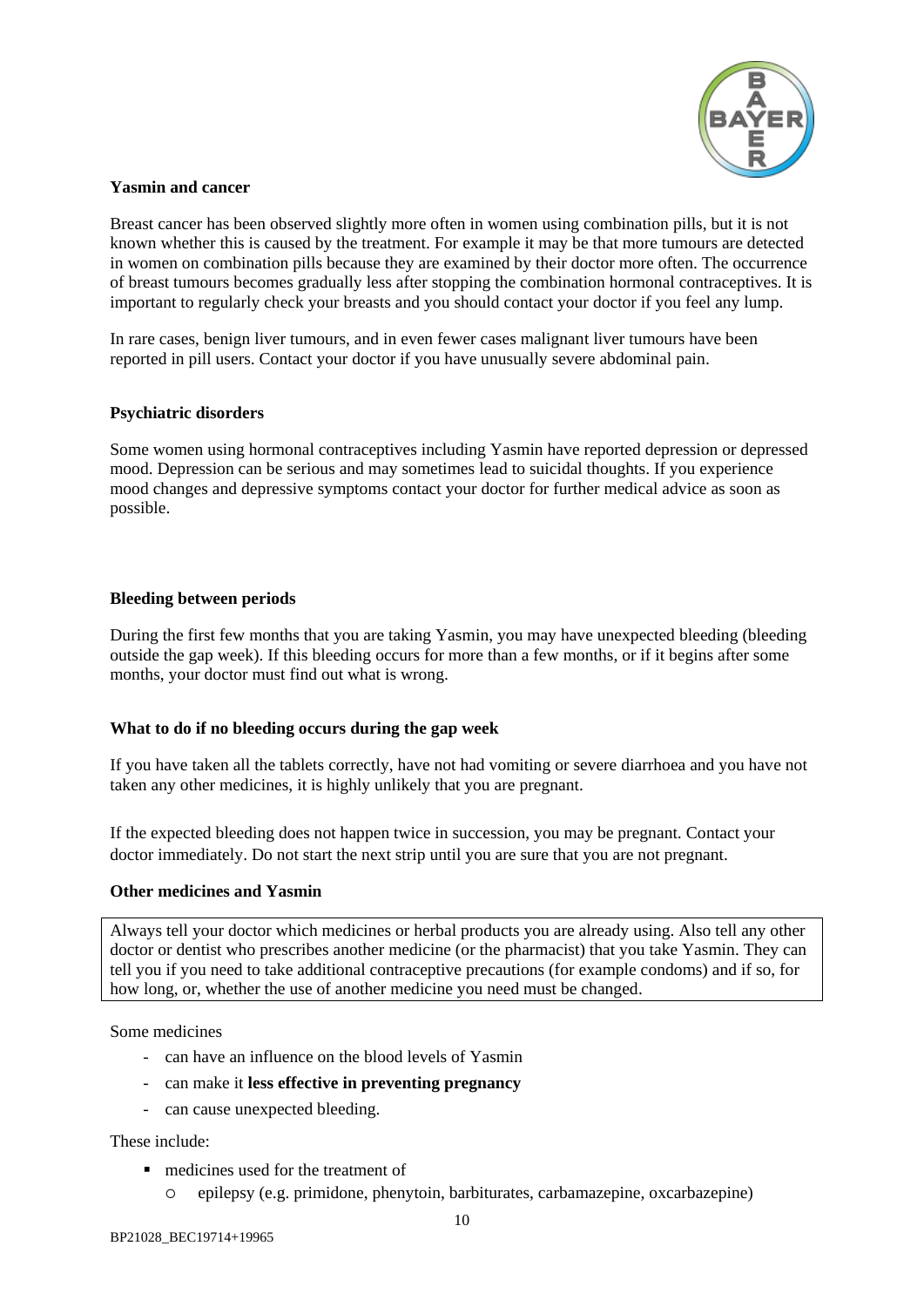

- tuberculosis (e.g. rifampicin)
- HIV and Hepatitis C Virus infections (so-called protease inhibitors and non-nucleoside reverse transcriptase inhibitors, such as ritonavir, nevirapine, efavirenz)
- fungal infections (e.g. griseofulvin, ketoconazole)
- arthritis, arthrosis (etoricoxib)
- high blood pressure in the blood vessels in the lungs (bosentan)
- the herbal remedy St. John's wort

Yasmin may **influence the effect** of other medicines, e.g.

- medicines containing ciclosporin
- the anti-epileptic lamotrigine (this could lead to an increased frequency of seizures)
- theophylline (used to treat breathing problems)
- $\blacksquare$  tizanidine (used to treat muscle pain and/or muscle cramps).

Do not use Yasmin if you have hepatitis C and are taking the medicinal products containing ombitasvir/paritaprevir/ritonavir and dasabuvir or glecaprevir/pibrentasvir as this may cause increases in liver function blood test results (increase in ALT liver enzyme). Your doctor will prescribe another type of contraceptive prior to start of the treatment with these medicinal products. Yasmin can be restarted approximately 2 weeks after completion of this treatment. See section "Do not use Yasmin".

*Ask your doctor or pharmacist for advice before taking any medicine.*

## <span id="page-10-0"></span>**Yasmin with food and drink**

Yasmin may be taken with or without food, if necessary with a small amount of water.

### <span id="page-10-1"></span>**Laboratory tests**

If you need a blood test, tell your doctor or the laboratory staff that you are taking the pill, because hormone contraceptives can affect the results of some tests.

### <span id="page-10-2"></span>**Pregnancy**

If you are pregnant, you must not take Yasmin. If you become pregnant while taking Yasmin you must stop immediately and contact your doctor. If you want to become pregnant, you can stop taking Yasmin at any time (see also page [15](#page-14-2) "If you stop taking Yasmin").

*Ask your doctor or pharmacist for advice before taking any medicine.*

### <span id="page-10-3"></span>**Breast-feeding**

Use of Yasmin is generally not advisable when a woman is breast-feeding. If you want to take the pill while you are breast-feeding you should contact your doctor.

*Ask your doctor or pharmacist for advice before taking any medicine.*

### <span id="page-10-4"></span>**Driving and using machines**

There is no information suggesting that use of Yasmin affects driving or use of machines.

BP21028\_BEC19714+19965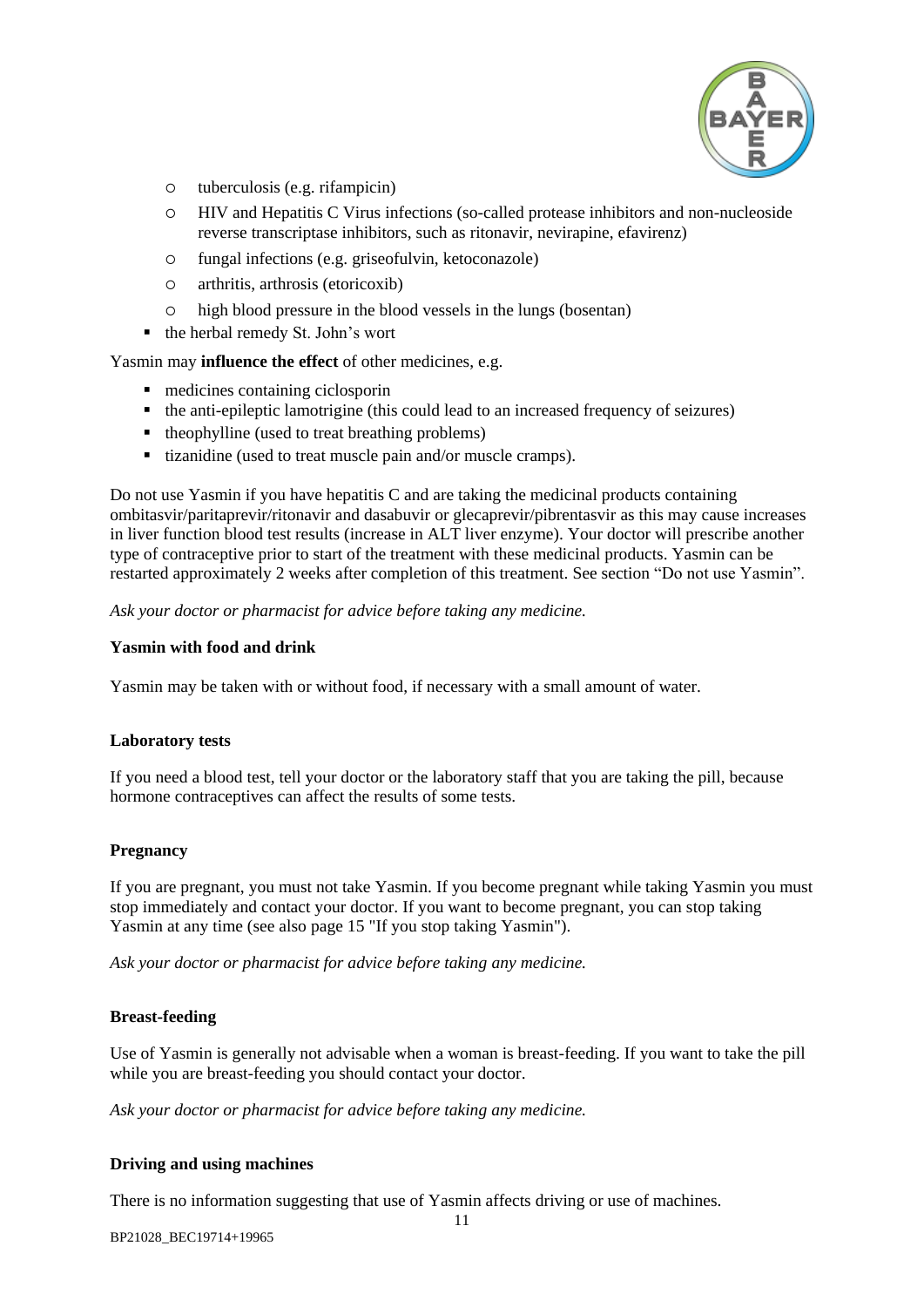

### <span id="page-11-0"></span>**Yasmin contains lactose**

If you cannot tolerate certain sugars, contact your doctor before you take Yasmin.

### <span id="page-11-1"></span>**3. How to take Yasmin**

Take one tablet of Yasmin every day, if necessary with a small amount of water. You may take the tablets with or without food, but you should take the tablets every day around the same time.

The strip contains 21 film-coated tablets. Next to each tablet is printed the day of the week that it should be taken. If, for example you start on a Wednesday, take a tablet with "WED" next to it. Follow the direction of the arrow on the strip until all 21 tablets have been taken.

Then take no tablets for 7 days. In the course of these 7 tablet-free days (otherwise called a stop or gap week) bleeding should begin. This so-called "withdrawal bleeding" usually starts on the 2nd or 3rd day of the gap week.

On the 8th day after the last Yasmin tablet (that is, after the 7-day gap week), you should start with the following strip, whether your bleeding has stopped or not. This means that you should start every strip on the same day of the week and that the withdrawal bleed should occur on the same days each month.

If you use Yasmin in this manner, you are also protected against pregnancy during the 7 days when you are not taking a tablet.

### <span id="page-11-2"></span>**When can you start with the first strip?**

- *If you have not used a contraceptive with hormones in the previous month* Begin with Yasmin on the first day of the cycle (that is, the first day of your period). If you start Yasmin on the first day of your period you are immediately protected against pregnancy. You may also begin on day 2-5 of the cycle, but then you must use extra protective measures (for example, a condom) for the first 7 days.
- *Changing from a combination hormonal contraceptive, or combination contraceptive vaginal ring or patch*

You can start Yasmin preferably on the day after the last active tablet (the last tablet containing the active substances) of your previous pill, but at the latest on the day after the tablet-free days of your previous pill (or after the last inactive tablet of your previous pill). When changing from a combination contraceptive vaginal ring or patch, follow the advice of your doctor.

- *Changing from a progestogen-only-method (progestogen-only pill, injection, implant or a progestogen-releasing IUD)* You may switch any day from the progestogen-only pill (from an implant or an IUD on the day of its removal, from an injectable when the next injection would be due) but in all of these cases use extra protective measures (for example, a condom) for the first 7 days of tablet-taking.
- *After a miscarriage* Follow the advice of your doctor.
- *After having a baby*

You can start Yasmin between 21 and 28 days after having a baby. If you start later than day 28, use a so-called barrier method (for example, a condom) during the first seven days of Yasmin use.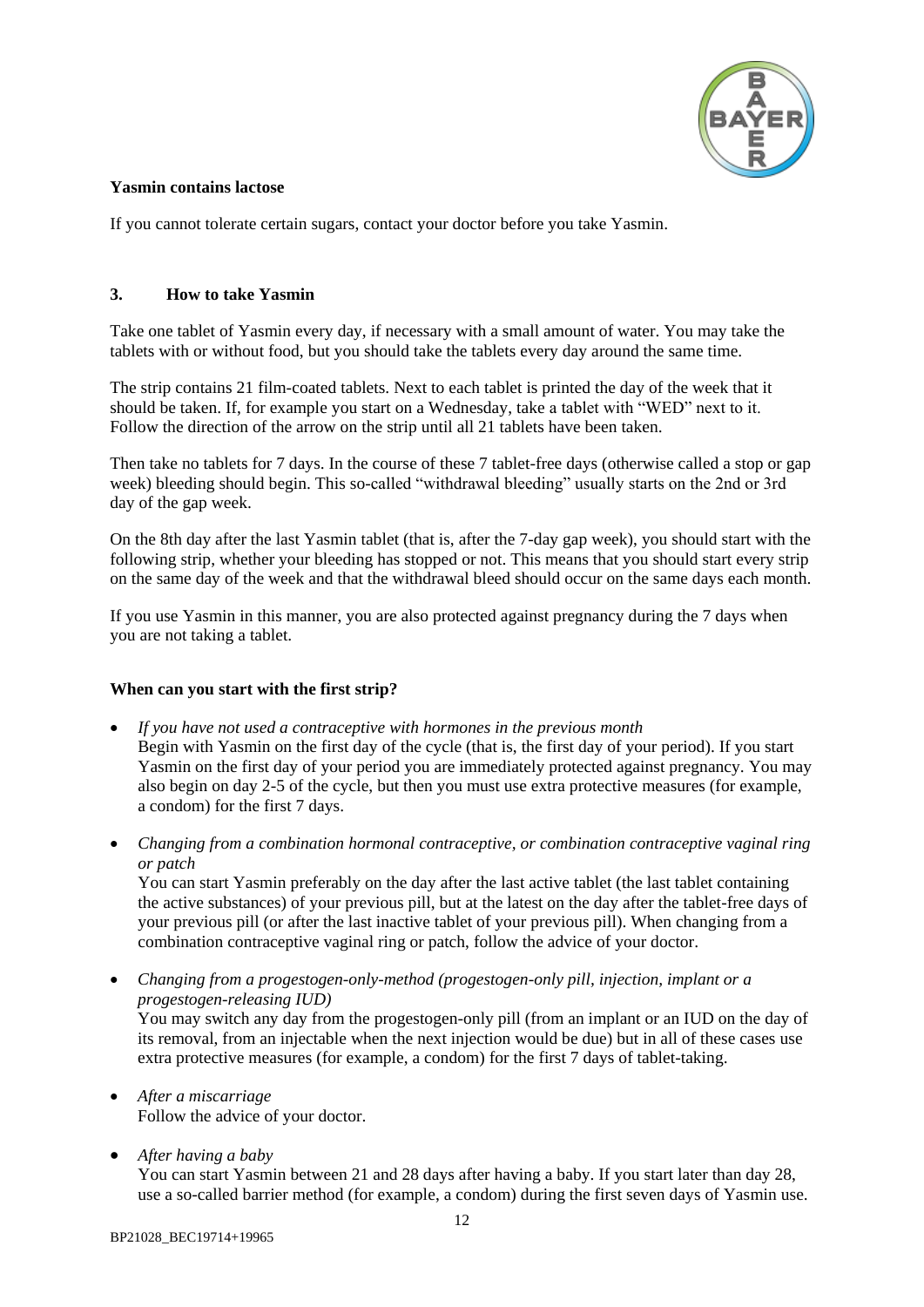

If, after having a baby you have had sex before starting Yasmin (again), be sure that you are not pregnant or wait until your next period.

 *If you are breastfeeding and want to start Yasmin (again) after having a baby* Read the section on "Breast feeding", page [11.](#page-10-3)

*Ask your doctor what to do if you are not sure when to start.*

### <span id="page-12-0"></span>**If you take more Yasmin than you should**

There are no reports of serious harmful results of taking too many Yasmin tablets.

If you take several tablets at once then you may feel sick or vomit or you may bleed from the vagina. Even girls who have not yet started to menstruate but have accidentally taken this medicine may experience such bleeding.

If you have taken too many Yasmin tablets, or you discover that a child has taken some, ask your doctor or pharmacist for advice.

### <span id="page-12-1"></span>**If you forget to take Yasmin**

- If you are **less than 12 hours** late taking a tablet, the protection against pregnancy is not reduced. Take the tablet as soon as you remember and then take the following tablets again at the usual time.
- If you are **more than 12 hours** late taking a tablet, the protection against pregnancy may be reduced. The greater the number of tablets that you have forgotten, the greater is the risk of becoming pregnant.

The risk of incomplete protection against pregnancy is greatest if you forget a tablet at the beginning or at the end of the strip. Therefore, you should keep to the following rules (see the diagram on page  $14$ :

- **More than one tablet forgotten in this strip** Contact your doctor.
- **One tablet forgotten in week 1**

Take the forgotten tablet as soon as you remember, even if that means that you have to take two tablets at the same time. Continue taking the tablets at the usual time and use **extra precautions** for the next 7 days, for example, a condom. If you have had sex in the week before forgetting the tablet you may be pregnant. In that case, contact your doctor.

### **One tablet forgotten in week 2**

Take the forgotten tablet as soon as you remember, even if that means that you have to take two tablets at the same time. Continue taking the tablets at the usual time. The protection against pregnancy is not reduced, and you do not need to take extra precautions.

### **One tablet forgotten in week 3**

You can choose between two possibilities: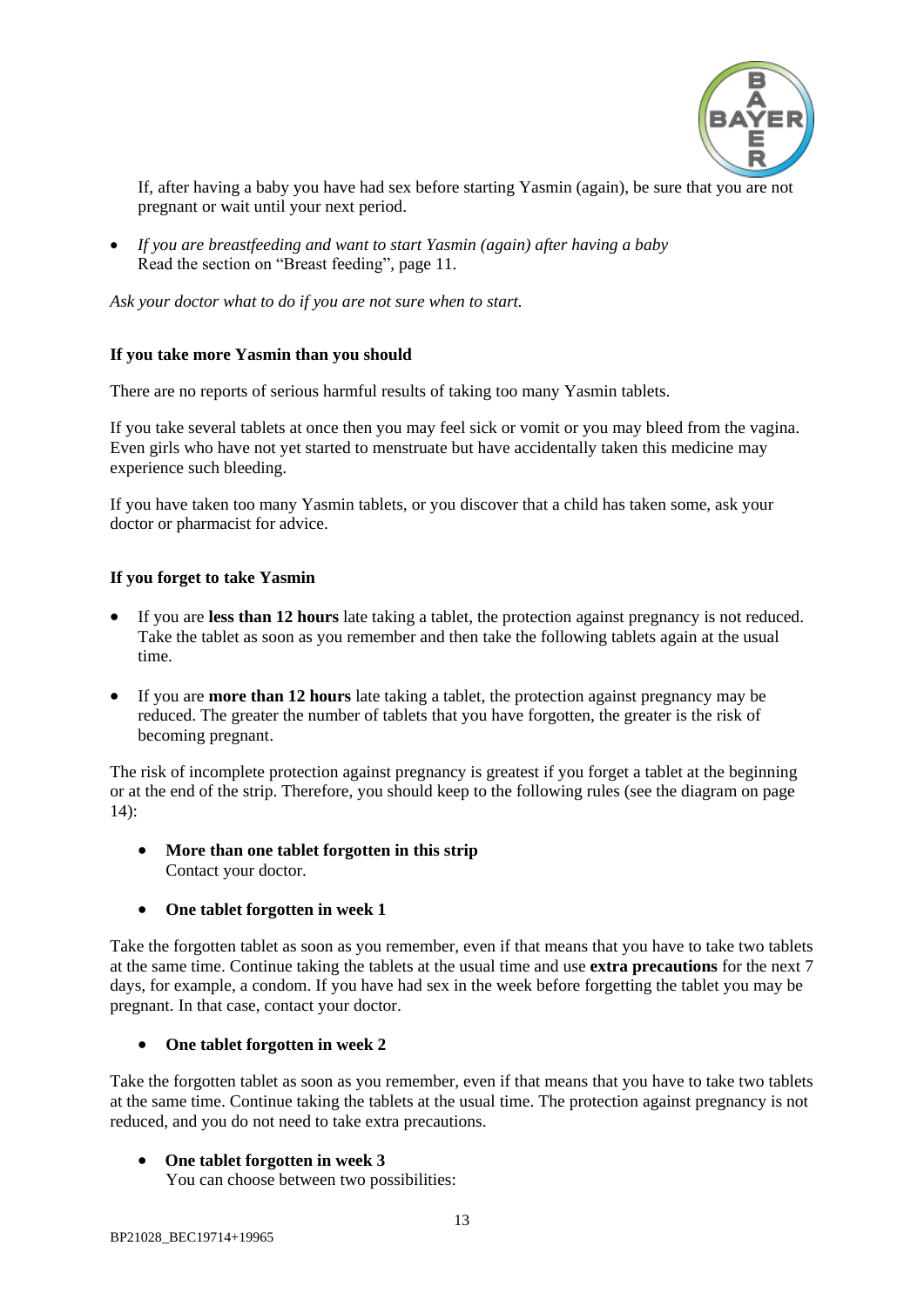

1. Take the forgotten tablet as soon as you remember, even if that means that you have to take two tablets at the same time. Continue taking the tablets at the usual time. Instead of taking the tablet-free period start the next strip.

Most likely, you will have a period at the end of the second strip or you may also have light or menstruation-like bleeding during the second strip.

2. You can also stop the strip and go directly to the tablet-free period of 7 days **(record the day on which you forgot your tablet).** If you want to start a new strip on the day you always start, make the tablet-free period *less than 7 days.*

If you follow one of these two recommendations, you will remain protected against pregnancy.

 If you have forgotten any of the tablets in a strip, and you do not have a bleeding during the first tablet-free period, you may be pregnant. Contact your doctor before you start the next strip.

<span id="page-13-1"></span>

### <span id="page-13-0"></span>**What to do in the case of vomiting or severe diarrhoea**

If you vomit within 3-4 hours after taking a tablet or you have severe diarrhoea, there is a risk that the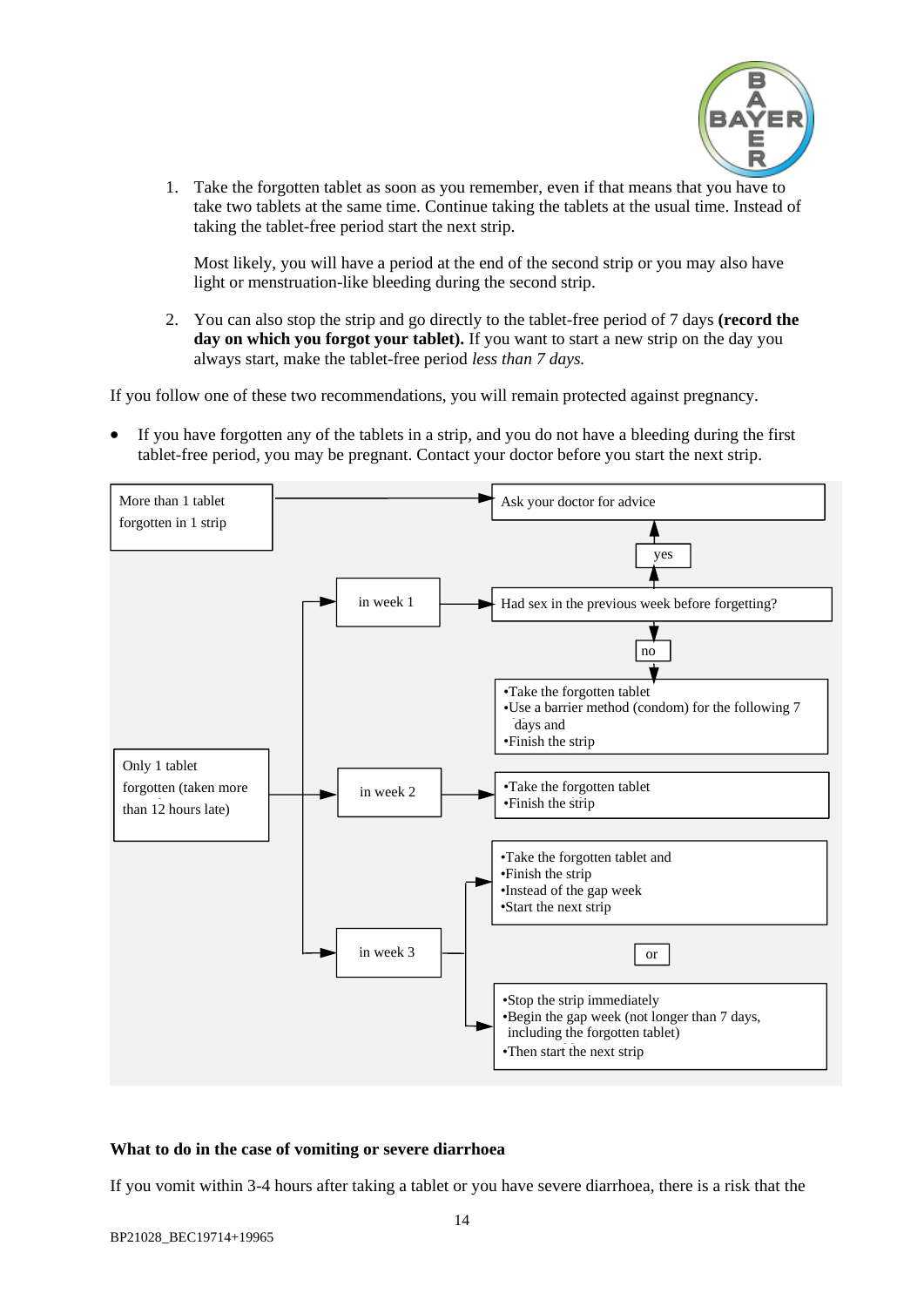

active substances in the pill will not be fully taken up by your body. The situation is almost the same as forgetting a tablet. After vomiting or diarrhoea, take another tablet from a reserve strip as soon as possible. If possible take it *within 12 hours* of when you normally take your pill. If that is not possible or 12 hours have passed, you should follow the advice given under "If you forget to take Yasmin", page [13.](#page-12-1)

### <span id="page-14-0"></span>**Delaying your period: what you need to know**

Even though it is not recommended, you can delay your period by going straight to a new strip of Yasmin instead of the tablet-free period and finishing it. You may experience light or menstruationlike bleeding while using this second strip. After the usual tablet-free period of 7 days, *start* the next strip.

### *You might ask your doctor for advice before deciding to delay your menstrual period*

### <span id="page-14-1"></span>**Changing the first day of your period: what you need to know**

If you take the tablets according to the instructions, then your period will begin during the tablet-free week. If you have to change this day, reduce the number of tablet-free days (*but never increase them – 7 is the maximum!*). For example, if your tablet-free days normally begin on a Friday, and you want to change this to a Tuesday (3 days earlier) start a new strip 3 days earlier than usual. If you make the tablet-free interval very short (for example, 3 days or less) you may not have any bleeding during these days. You may then experience light or menstruation-like bleeding.

### *If you are not sure what to do, consult your doctor.*

### <span id="page-14-2"></span>**If you stop taking Yasmin**

You can stop taking Yasmin whenever you want. If you do not want to become pregnant, ask your doctor for advice about other reliable methods of birth control. If you want to become pregnant, stop taking Yasmin and wait for a period before trying to become pregnant. You will be able to calculate the expected delivery date more easily.

*If you have any further questions on the use of this medicine, ask your doctor or pharmacist.*

### <span id="page-14-3"></span>**4. Possible side effects**

Like all medicines, this medicine can cause side effects, although not everybody gets them. If you get any side effect, particularly if severe and persistent, or have any change to your health that you think may be due to Yasmin, please talk to your doctor.

An increased risk of blood clots in your veins (venous thromboembolism (VTE)) or blood clots in your arteries (arterial thromboembolism (ATE)) is present for all women taking combined hormonal contraceptives. For more detailed information on the different risks from taking combined hormonal contraceptives please see section 2 "What you need to know before you take Yasmin".

The following is a list of the side effects that have been linked with the use of Yasmin:

**Common side effects** (between 1 and 10 in every 100 users may be affected):

menstrual disorders, bleeding between periods, breast pain, breast tenderness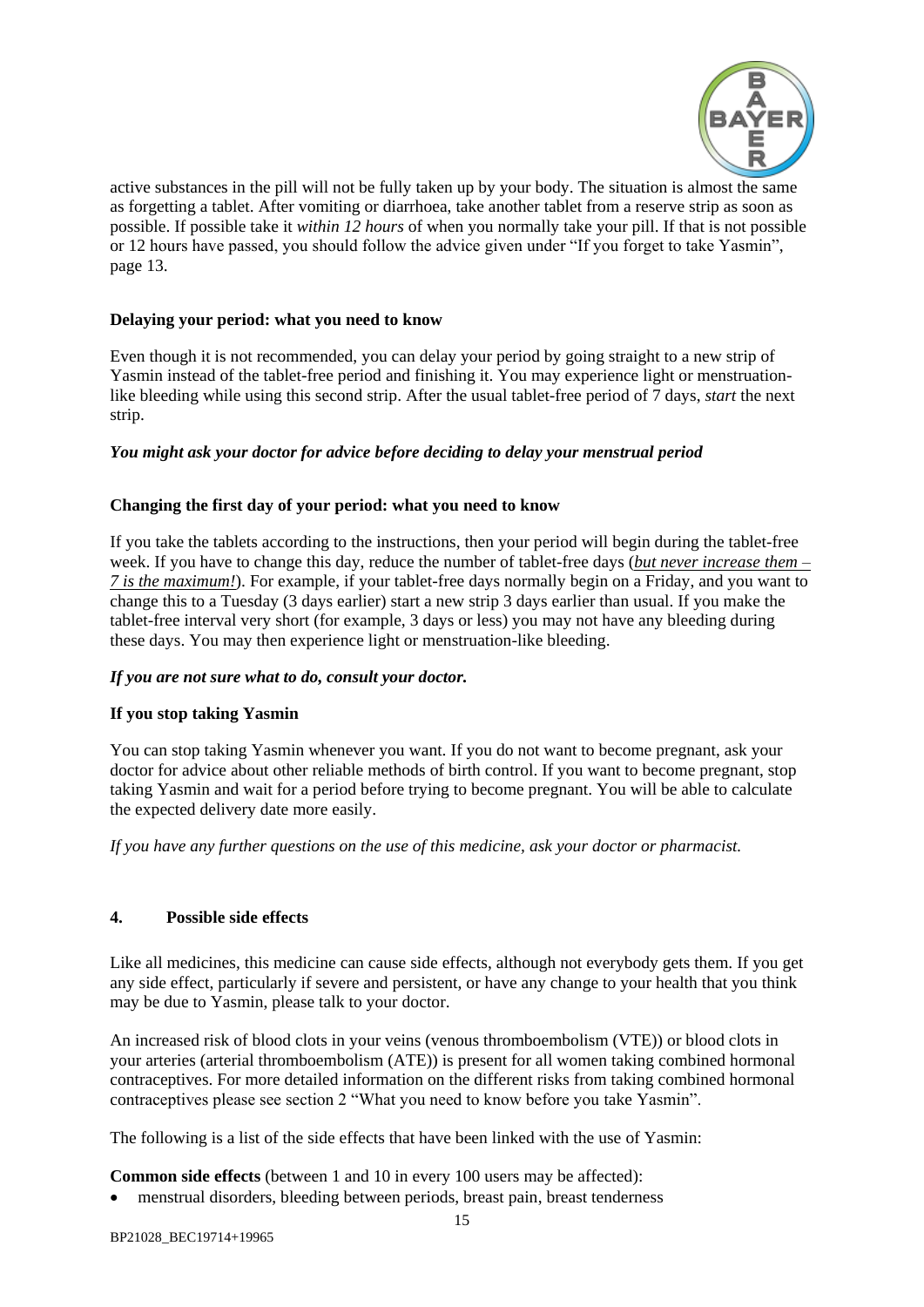

- headache, depressive mood
- migraine
- nausea
- thick, whitish vaginal discharge and vaginal yeast infection.

**Uncommon side effects** (between 1 and 10 in every 1,000 users may be affected):

- breast enlargement, changes in interest in sex
- high blood pressure, low blood pressure
- vomiting, diarrhoea
- acne, skin rash, severe itching, hair loss (alopecia)
- infection of the vagina
- fluid retention and body weight changes.

**Rare side effects** (between 1 and 10 in every 10,000 users may be affected):

- allergic reactions (hypersensitivity), asthma
- breast secretion
- hearing impairment
- the skin conditions erythema nodosum (characterized by painful reddish skin nodules) or erythema multiforme (characterized by rash with target-shaped reddening or sores).
- harmful blood clots in a vein or artery for example:
	- o in a leg or foot (i.e. DVT)
	- $\circ$  in a lung (i.e. PE)
	- o heart attack
	- o stroke
	- o mini-stroke or temporary stroke-like symptoms, known as a transient ischaemic attack (TIA)
	- o blood clots in the liver, stomach/intestine, kidneys or eye.

The chance of having a blood clot may be higher if you have any other conditions that increase this risk (See section 2 for more information on the conditions that increase risk for blood clots and the symptoms of a blood clot).

### **Reporting of side effects**

If you get any side effects, talk to your doctor or pharmacist. This includes any possible side effects not listed in this leaflet. You can also report side effects directly (see details below). By reporting side effects you can help provide more information on the safety of this medicine.

### **Ireland**

HPRA Pharmacovigilance Website: [www.hpra.ie](http://www.hpra.ie/)

### **Malta**

ADR Reporting Website: [www.medicinesauthority.gov.mt/adrportal](http://www.medicinesauthority.gov.mt/adrportal)

### <span id="page-15-0"></span>**5. How to store Yasmin**

Keep this medicine out of the sight and reach of children.

Do not store above 30 °C. Store in the original package.